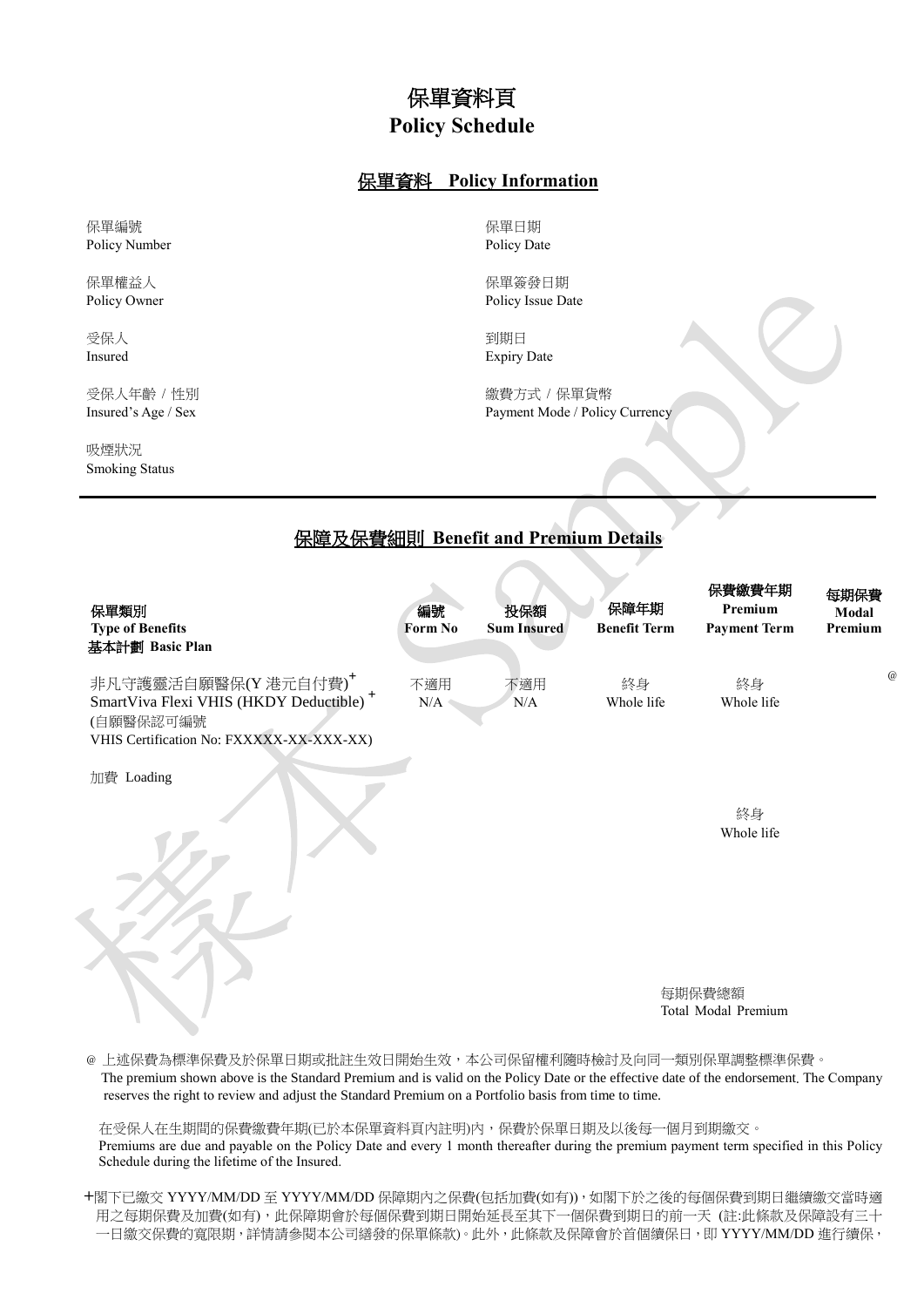續保保費請參閱最新之續保通知書。最新之標準保費表已上載於本公司的公司網站,閣下亦可致電客戶服務熱線 2860-0688 作出 查詢。

You have paid the premium (including loading (if any)) for the covered period of YYYY/MM/DD to YYYY/MM/DD. If you continue to pay the prevailing Modal Premium and loading (if any) on each premium due date afterwards, such coverage period will be extended from each premium due date to the date before its next premium due date (Note: These Terms and Benefits offer a grace period of 31 days for payment of premium. For details, please refer to the policy provisions issued by the Company). Besides, these Terms and Benefits will be renewed on the first Renewal Date which falls on YYYY/MM/DD. For Renewal premium, please refer to the latest Renewal notice. The latest Standard Premium Schedule has been uploaded to the corporate website of the Company. For enquiries, please contact our Customer Services Hotline at 2860-0688.

有關上述基本計劃的保障範圍及詳情,請參閱本公司繕發的保單條款。

Please refer to the policy provisions issued by the Company for the insurance coverage and details of the above basic plan.

以上每期保費總額並未反映任何保費折扣及不包括由政府或監管機構(包括但不限於保險業監管局)按相關規定透過本公司代為收 取的徵費及/或費用(如有)。由於徵費率及其上限並非固定及可能按相關監管機構之規定隨時更改,而貨幣轉換時(如適用)亦可能 因匯率變動而產生差額,故此,本公司並不能夠保證預繳保費戶口的餘額(如有)可足夠繳付本保單未來所有保費及徵費(如有)。 如閣下對本公司提供之保費折扣、前述之徵費及/或費用有任何疑問或希望了解已繳徵費及/或費用的詳情,可查閱保費收據或致 電客戶服務熱線2860-0688查詢。

The Total Modal Premium above does not reflect any premium discount and does not include the levy and/ or charges (if any) collected by our Company on behalf of the government or the regulatory authority (including but not limited to the Insurance Authority) according to the relevant requirements. Since the levy rate and its cap are not fixed and subject to the change by the relevant regulatory authority from time to time, and there may be currency exchange difference due to exchange rate fluctuation (if applicable), the Company cannot guarantee that the balance of the Premium Deposit Account (if any) will be sufficient to cover all future premiums and levy (if any) for this Policy. Should you have any questions on the premium discount offered by the Company, the aforesaid levy and/ or charges arrangement or details of your levy and/ or charges payment, please check Premium Receipt or contact our Customer Services Hotline at 2860-0688.